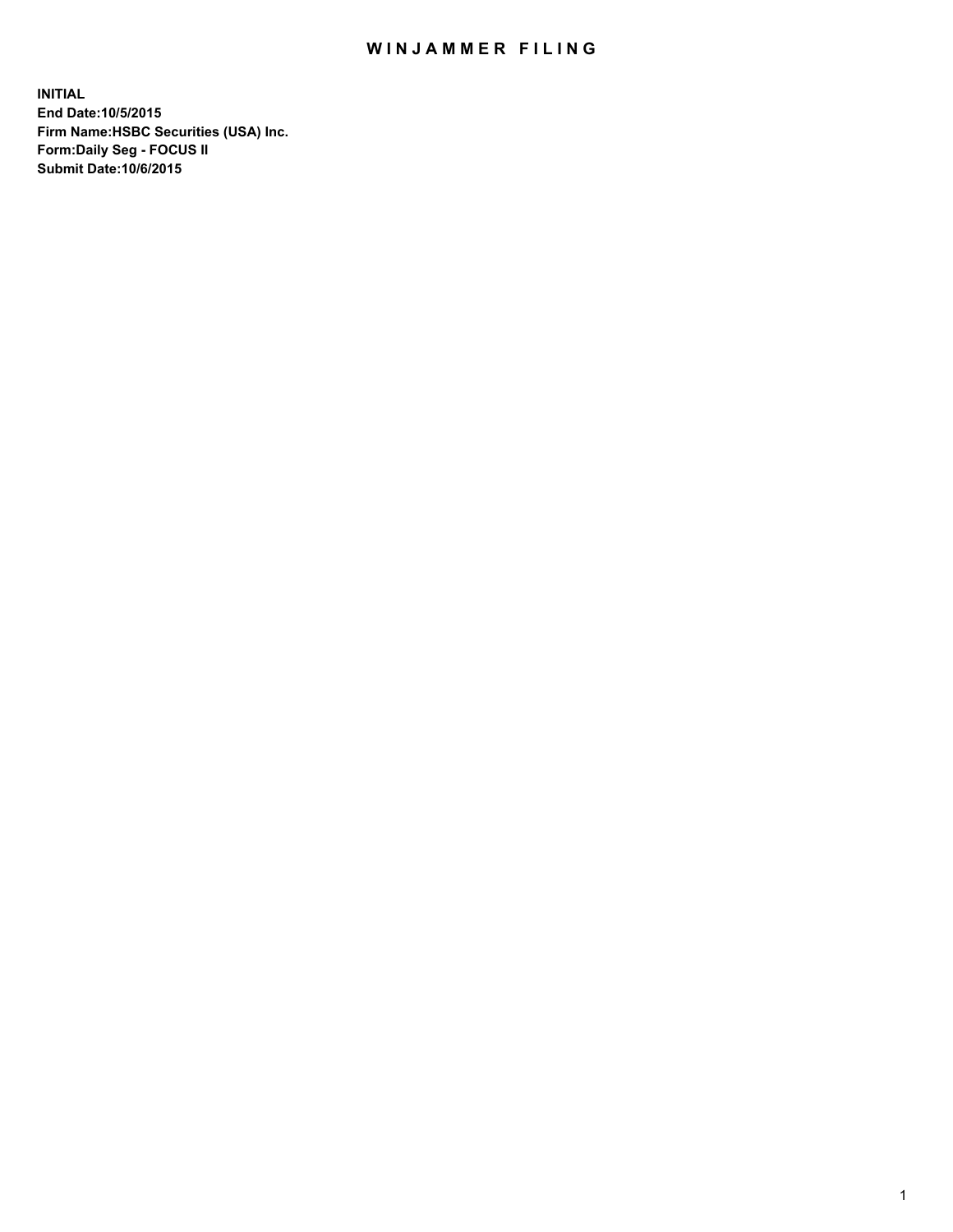## **INITIAL End Date:10/5/2015 Firm Name:HSBC Securities (USA) Inc. Form:Daily Seg - FOCUS II Submit Date:10/6/2015 Daily Segregation - Cover Page**

| Name of Company<br><b>Contact Name</b><br><b>Contact Phone Number</b><br><b>Contact Email Address</b>                                                                                                                                                                                                                         | <b>HSBC Securities (USA) Inc.</b><br><b>Steven Richardson</b><br>212-525-6445<br>steven.richardson@us.hsbc.com |
|-------------------------------------------------------------------------------------------------------------------------------------------------------------------------------------------------------------------------------------------------------------------------------------------------------------------------------|----------------------------------------------------------------------------------------------------------------|
| FCM's Customer Segregated Funds Residual Interest Target (choose one):<br>a. Minimum dollar amount: ; or<br>b. Minimum percentage of customer segregated funds required:%; or<br>c. Dollar amount range between: and; or<br>d. Percentage range of customer segregated funds required between:% and%.                         | 110,000,000<br>0 <sub>0</sub><br>0 <sub>0</sub>                                                                |
| FCM's Customer Secured Amount Funds Residual Interest Target (choose one):<br>a. Minimum dollar amount: ; or<br>b. Minimum percentage of customer secured funds required:%; or<br>c. Dollar amount range between: and; or<br>d. Percentage range of customer secured funds required between:% and%.                           | 10,000,000<br>0 <sub>0</sub><br>00                                                                             |
| FCM's Cleared Swaps Customer Collateral Residual Interest Target (choose one):<br>a. Minimum dollar amount: ; or<br>b. Minimum percentage of cleared swaps customer collateral required:%; or<br>c. Dollar amount range between: and; or<br>d. Percentage range of cleared swaps customer collateral required between:% and%. | 90,000,000<br><u>00</u><br><u>00</u>                                                                           |

Attach supporting documents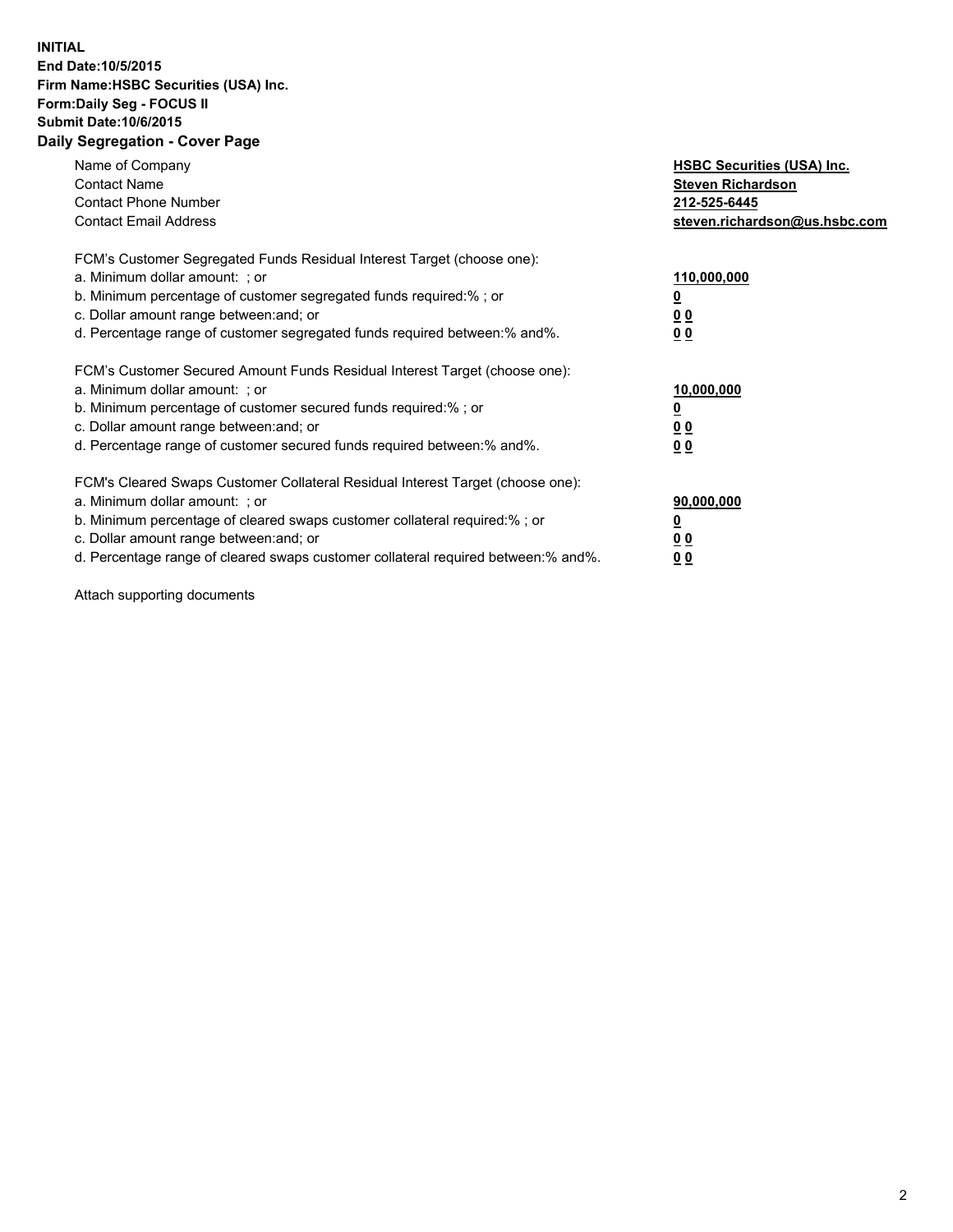**INITIAL End Date:10/5/2015 Firm Name:HSBC Securities (USA) Inc. Form:Daily Seg - FOCUS II Submit Date:10/6/2015 Daily Segregation - Secured Amounts** Foreign Futures and Foreign Options Secured Amounts Amount required to be set aside pursuant to law, rule or regulation of a foreign government or a rule of a self-regulatory organization authorized thereunder **0** [7305] 1. Net ledger balance - Foreign Futures and Foreign Option Trading - All Customers A. Cash **30,613,758** [7315] B. Securities (at market) **137,498,227** [7317] 2. Net unrealized profit (loss) in open futures contracts traded on a foreign board of trade **-4,465,150** [7325] 3. Exchange traded options a. Market value of open option contracts purchased on a foreign board of trade **0** [7335] b. Market value of open contracts granted (sold) on a foreign board of trade **0** [7337] 4. Net equity (deficit) (add lines 1. 2. and 3.) **163,646,835** [7345] 5. Account liquidating to a deficit and account with a debit balances - gross amount **30,273,635** [7351] Less: amount offset by customer owned securities **-10,582,755** [7352] **19,690,880** [7354] 6. Amount required to be set aside as the secured amount - Net Liquidating Equity Method (add lines 4 and 5) **183,337,715** [7355] 7. Greater of amount required to be set aside pursuant to foreign jurisdiction (above) or line 6. **183,337,715** [7360] FUNDS DEPOSITED IN SEPARATE REGULATION 30.7 ACCOUNTS 1. Cash in banks A. Banks located in the United States **17,676,459** [7500] B. Other banks qualified under Regulation 30.7 **0** [7520] **17,676,459** [7530] 2. Securities A. In safekeeping with banks located in the United States **91,466,454** [7540] B. In safekeeping with other banks qualified under Regulation 30.7 **0** [7560] **91,466,454** [7570] 3. Equities with registered futures commission merchants A. Cash **0** [7580] B. Securities **0** [7590] C. Unrealized gain (loss) on open futures contracts **0** [7600] D. Value of long option contracts **0** [7610] E. Value of short option contracts **0** [7615] **0** [7620] 4. Amounts held by clearing organizations of foreign boards of trade A. Cash **0** [7640] B. Securities **0** [7650] C. Amount due to (from) clearing organization - daily variation **0** [7660] D. Value of long option contracts **0** [7670] E. Value of short option contracts **0** [7675] **0** [7680] 5. Amounts held by members of foreign boards of trade A. Cash **77,105,996** [7700] B. Securities **46,031,773** [7710] C. Unrealized gain (loss) on open futures contracts **-4,465,150** [7720] D. Value of long option contracts **0** [7730] E. Value of short option contracts **0** [7735] **118,672,619** [7740] 6. Amounts with other depositories designated by a foreign board of trade **0** [7760] 7. Segregated funds on hand **0** [7765] 8. Total funds in separate section 30.7 accounts **227,815,532** [7770] 9. Excess (deficiency) Set Aside for Secured Amount (subtract line 7 Secured Statement Page 1 from Line 8) **44,477,817** [7380] 10. Management Target Amount for Excess funds in separate section 30.7 accounts **10,000,000** [7780]

11. Excess (deficiency) funds in separate 30.7 accounts over (under) Management Target **34,477,817** [7785]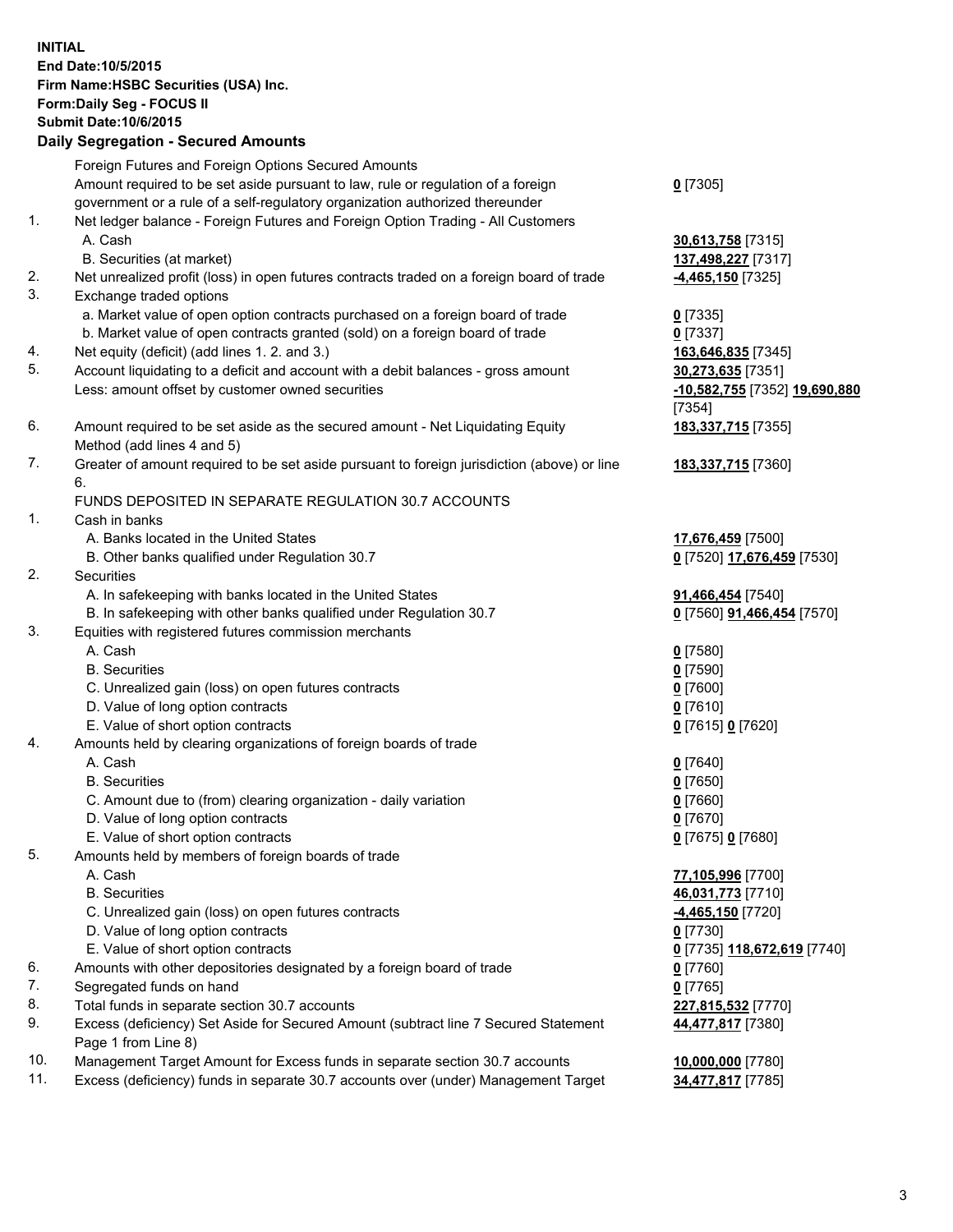**INITIAL End Date:10/5/2015 Firm Name:HSBC Securities (USA) Inc. Form:Daily Seg - FOCUS II Submit Date:10/6/2015 Daily Segregation - Segregation Statement** SEGREGATION REQUIREMENTS(Section 4d(2) of the CEAct) 1. Net ledger balance A. Cash **329,667,561** [7010] B. Securities (at market) **969,052,149** [7020] 2. Net unrealized profit (loss) in open futures contracts traded on a contract market **57,953,391** [7030] 3. Exchange traded options A. Add market value of open option contracts purchased on a contract market **132,675,173** [7032] B. Deduct market value of open option contracts granted (sold) on a contract market **-8,464,155** [7033] 4. Net equity (deficit) (add lines 1, 2 and 3) **1,480,884,119** [7040] 5. Accounts liquidating to a deficit and accounts with debit balances - gross amount **31,495,635** [7045] Less: amount offset by customer securities **-25,375,491** [7047] **6,120,144** [7050] 6. Amount required to be segregated (add lines 4 and 5) **1,487,004,263** [7060] FUNDS IN SEGREGATED ACCOUNTS 7. Deposited in segregated funds bank accounts A. Cash **244,631,738** [7070] B. Securities representing investments of customers' funds (at market) **0** [7080] C. Securities held for particular customers or option customers in lieu of cash (at market) **264,637,428** [7090] 8. Margins on deposit with derivatives clearing organizations of contract markets A. Cash **32,135,151** [7100] B. Securities representing investments of customers' funds (at market) **149,845,649** [7110] C. Securities held for particular customers or option customers in lieu of cash (at market) **704,414,721** [7120] 9. Net settlement from (to) derivatives clearing organizations of contract markets **33,266,548** [7130] 10. Exchange traded options A. Value of open long option contracts **132,675,173** [7132] B. Value of open short option contracts **-8,464,155** [7133] 11. Net equities with other FCMs A. Net liquidating equity **89,454,223** [7140] B. Securities representing investments of customers' funds (at market) **0** [7160] C. Securities held for particular customers or option customers in lieu of cash (at market) **0** [7170] 12. Segregated funds on hand **0** [7150] 13. Total amount in segregation (add lines 7 through 12) **1,642,596,476** [7180] 14. Excess (deficiency) funds in segregation (subtract line 6 from line 13) **155,592,213** [7190] 15. Management Target Amount for Excess funds in segregation **110,000,000** [7194] **45,592,213** [7198]

16. Excess (deficiency) funds in segregation over (under) Management Target Amount Excess